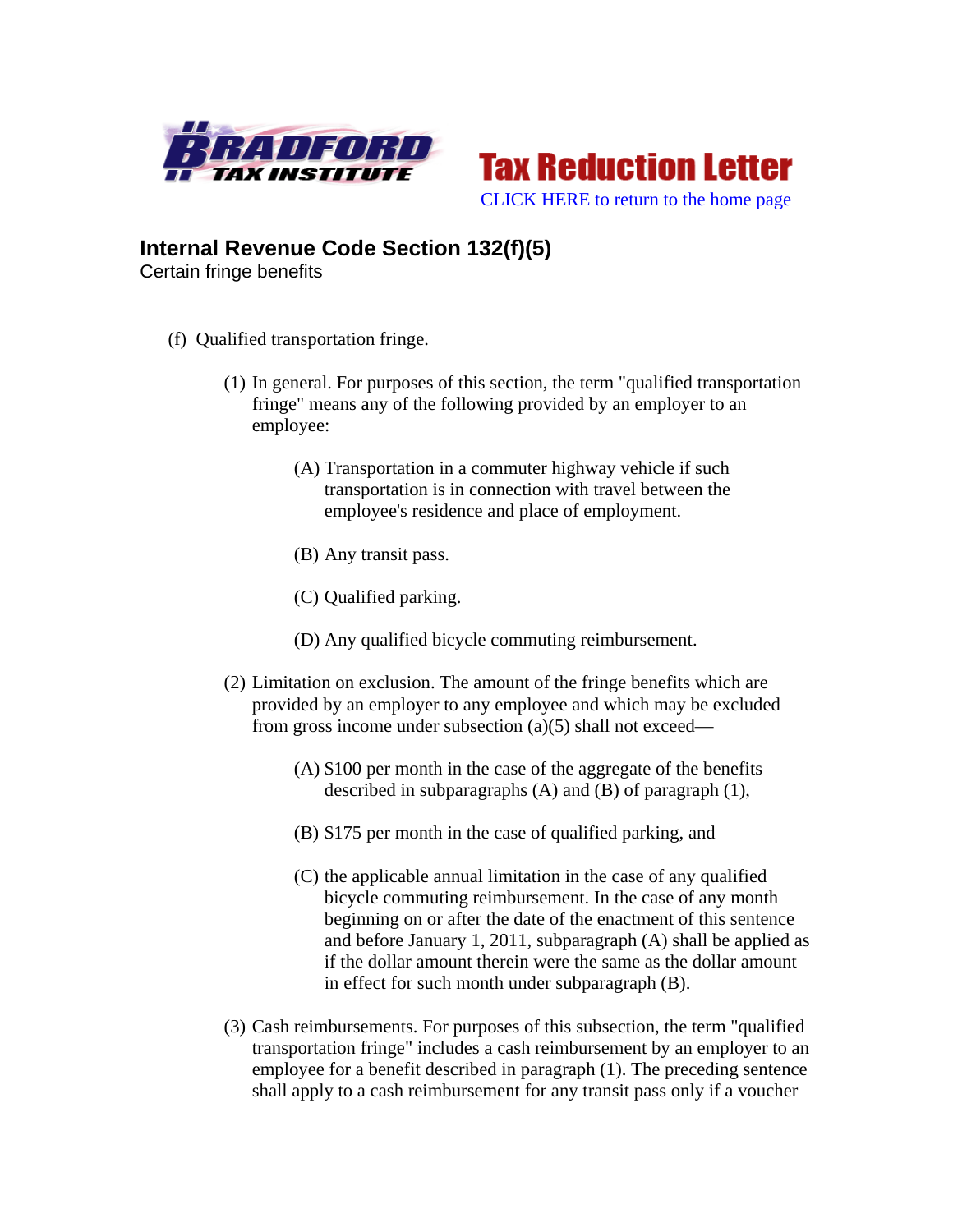or similar item which may be exchanged only for a transit pass is not readily available for direct distribution by the employer to the employee.

- (4) No constructive receipt. No amount shall be included in the gross income of an employee solely because the employee may choose between any qualified transportation fringe (other than a qualified bicycle commuting reimbursement) and compensation which would otherwise be includible in gross income of such employee.
- (5) Definitions. For purposes of this subsection—
	- (A) Transit pass. The term "transit pass" means any pass, token, farecard, voucher, or similar item entitling a person to transportation (or transportation at a reduced price) if such transportation is—
		- (i) on mass transit facilities (whether or not publicly owned), or
		- (ii) provided by any person in the business of transporting persons for compensation or hire if such transportation is provided in a vehicle meeting the requirements of subparagraph (B)(i).
	- (B) Commuter highway vehicle. The term "commuter highway vehicle" means any highway vehicle—
		- (i) the seating capacity of which is at least 6 adults (not including the driver), and
		- (ii) at least 80 percent of the mileage use of which can reasonably be expected to be—
			- (I) for purposes of transporting employees in connection with travel between their residences and their place of employment, and
			- (II) on trips during which the number of employees transported for such purposes is at least 1/2 of the adult seating capacity of such vehicle (not including the driver).
	- (C) Qualified parking. The term "qualified parking" means parking provided to an employee on or near the business premises of the employer or on or near a location from which the employee commutes to work by transportation described in subparagraph (A), in a commuter highway vehicle, or by carpool. Such term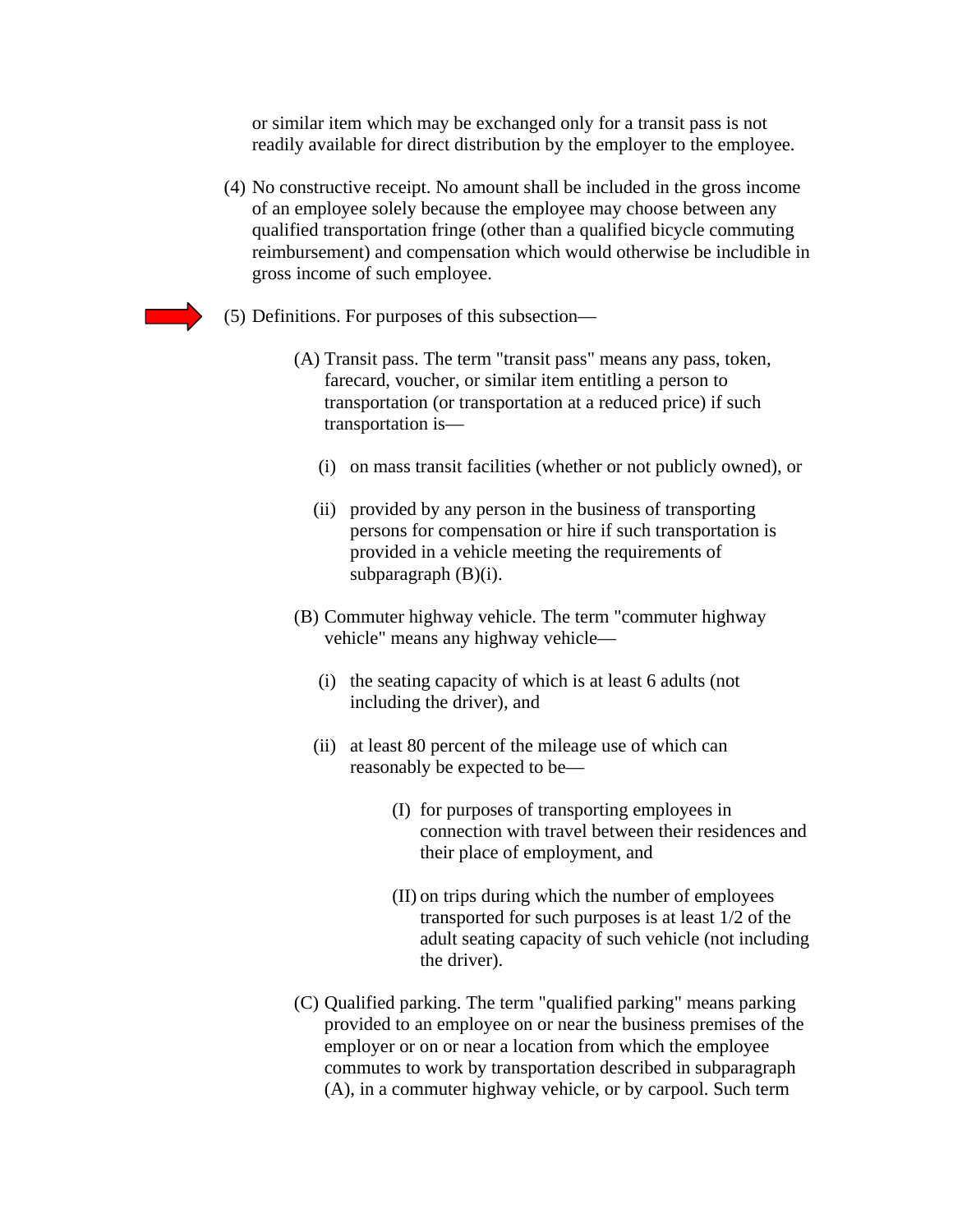shall not include any parking on or near property used by the employee for residential purposes.

- (D) Transportation provided by employer. Transportation referred to in paragraph  $(1)(A)$  shall be considered to be provided by an employer if such transportation is furnished in a commuter highway vehicle operated by or for the employer.
- (E) Employee. For purposes of this subsection, the term "employee" does not include an individual who is an employee within the meaning of section  $401(c)(1)$ .
- (F) Definitions related to bicycle commuting reimbursement.
	- (i) Qualified bicycle commuting reimbursement. The term "qualified bicycle commuting reimbursement" means, with respect to any calendar year, any employer reimbursement during the 15-month period beginning with the first day of such calendar year for reasonable expenses incurred by the employee during such calendar year for the purchase of a bicycle and bicycle improvements, repair, and storage, if such bicycle is regularly used for travel between the employee's residence and place of employment.
	- (ii) Applicable annual limitation. The term "applicable annual limitation" means, with respect to any employee for any calendar year, the product of \$20 multiplied by the number of qualified bicycle commuting months during such year.
	- (iii) Qualified bicycle commuting month. The term "qualified bicycle commuting month" means, with respect to any employee, any month during which such employee—
		- (I) regularly uses the bicycle for a substantial portion of the travel between the employee's residence and place of employment, and
		- (II) does not receive any benefit described in subparagraph  $(A)$ ,  $(B)$ , or  $(C)$  of paragraph  $(1)$ .
- (6) Inflation adjustment.
	- (A) In general. In the case of any taxable year beginning in a calendar year after 1999, the dollar amounts contained in subparagraphs (A) and (B) of paragraph (2) shall be increased by an amount equal to—